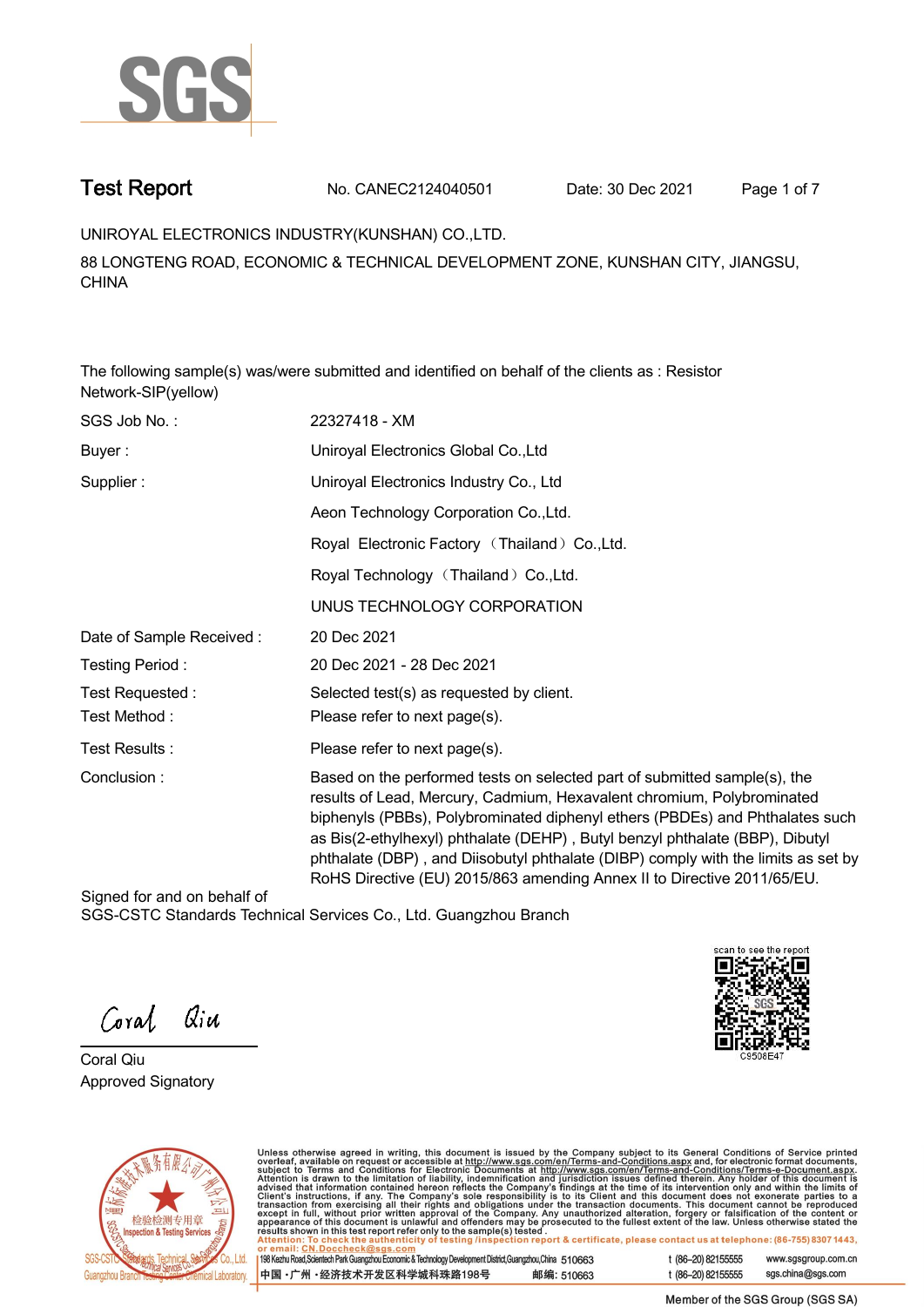

**Test Report. No. CANEC2124040501 Date: 30 Dec 2021. Page 2 of 7.**

**Test Results :.**

**Test Part Description : .**

| Specimen No.    | SGS Sample ID    | <b>Description</b>               |  |
|-----------------|------------------|----------------------------------|--|
| SN <sub>1</sub> | CAN21-240405.001 | Yellow "Body" with gray printing |  |

**Remarks :.(1) 1 mg/kg = 1 ppm = 0.0001% .**

**(2) MDL = Method Detection Limit .**

**(3) ND = Not Detected ( < MDL ) .**

**(4) "-" = Not Regulated .**

## **RoHS Directive (EU) 2015/863 amending Annex II to Directive 2011/65/EU.**

**Test Method :. With reference to IEC 62321-4:2013+A1:2017, IEC 62321-5:2013, IEC 62321-7-2:2017 , IEC 62321-6:2015 and IEC 62321-8:2017, analyzed by ICP-OES , UV-Vis and GC-MS . .**

| Test Item(s)               | Limit                    | Unit  | <b>MDL</b>                   | 001       |
|----------------------------|--------------------------|-------|------------------------------|-----------|
| Cadmium (Cd)               | 100                      | mg/kg | $\overline{c}$               | <b>ND</b> |
| Lead (Pb)                  | 1,000                    | mg/kg | $\overline{c}$               | 290       |
| Mercury (Hg)               | 1,000                    | mg/kg | $\overline{2}$               | <b>ND</b> |
| Hexavalent Chromium (CrVI) | 1,000                    | mg/kg | 8                            | <b>ND</b> |
| Sum of PBBs                | 1,000                    | mg/kg | $\qquad \qquad \blacksquare$ | <b>ND</b> |
| Monobromobiphenyl          |                          | mg/kg | 5                            | <b>ND</b> |
| Dibromobiphenyl            | -                        | mg/kg | 5                            | ND        |
| Tribromobiphenyl           | $\overline{\phantom{a}}$ | mg/kg | 5                            | <b>ND</b> |
| Tetrabromobiphenyl         |                          | mg/kg | 5                            | <b>ND</b> |
| Pentabromobiphenyl         | -                        | mg/kg | 5                            | <b>ND</b> |
| Hexabromobiphenyl          |                          | mg/kg | 5                            | <b>ND</b> |
| Heptabromobiphenyl         |                          | mg/kg | 5                            | <b>ND</b> |
| Octabromobiphenyl          | -                        | mg/kg | 5                            | <b>ND</b> |
| Nonabromobiphenyl          |                          | mg/kg | 5                            | <b>ND</b> |
| Decabromobiphenyl          |                          | mg/kg | 5                            | <b>ND</b> |
| Sum of PBDEs               | 1,000                    | mg/kg | $\qquad \qquad \blacksquare$ | <b>ND</b> |
| Monobromodiphenyl ether    |                          | mg/kg | 5                            | <b>ND</b> |
| Dibromodiphenyl ether      |                          | mg/kg | 5                            | <b>ND</b> |
| Tribromodiphenyl ether     | -                        | mg/kg | 5                            | ND.       |
| Tetrabromodiphenyl ether   |                          | mg/kg | 5                            | <b>ND</b> |
| Pentabromodiphenyl ether   |                          | mg/kg | 5                            | <b>ND</b> |
|                            |                          |       |                              |           |



Unless otherwise agreed in writing, this document is issued by the Company subject to its General Conditions of Service printed overleaf, available on request or accessible at http://www.sgs.com/en/Terms-and-Conditions.as

| or email: CN.Doccheck@sgs.com                                                                                |            |                    |                     |
|--------------------------------------------------------------------------------------------------------------|------------|--------------------|---------------------|
| 198 Kezhu Road, Scientech Park Guangzhou Economic & Technology Development District, Guangzhou, China 510663 |            | t (86-20) 82155555 | www.sgsgroup.com.cl |
| ┃中国 •广州 •经济技术开发区科学城科珠路198号 ↓                                                                                 | 邮编: 510663 | t (86-20) 82155555 | sgs.china@sgs.com   |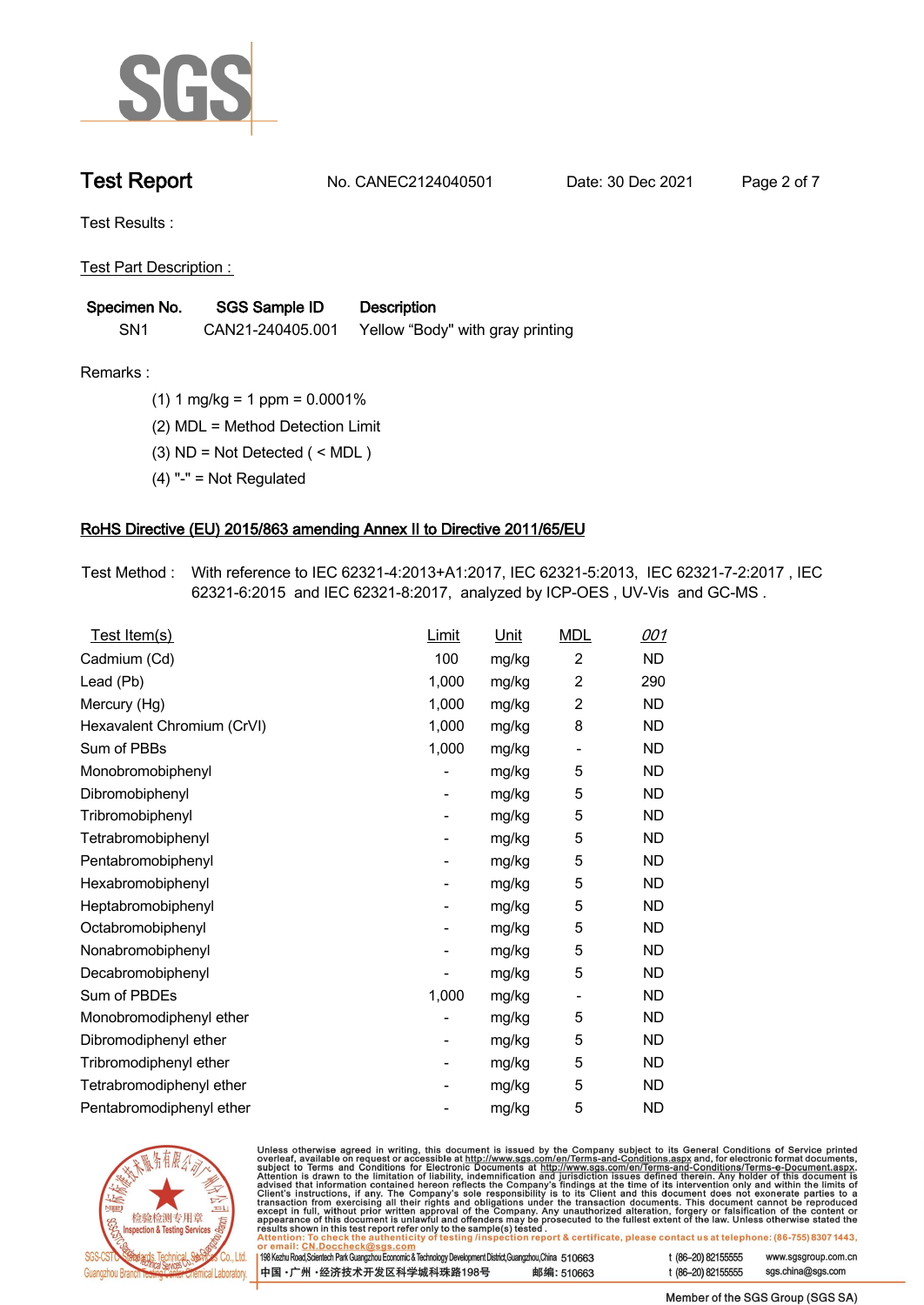

| <b>Test Report</b>                  | No. CANEC2124040501      |       |            | Date: 30 Dec 2021 | Page 3 of 7 |
|-------------------------------------|--------------------------|-------|------------|-------------------|-------------|
| Test Item(s)                        | Limit                    | Unit  | <b>MDL</b> | <u>001</u>        |             |
| Hexabromodiphenyl ether             | $\overline{\phantom{a}}$ | mg/kg | 5          | ND.               |             |
| Heptabromodiphenyl ether            | $\overline{\phantom{a}}$ | mg/kg | 5          | ND.               |             |
| Octabromodiphenyl ether             | $\overline{\phantom{a}}$ | mg/kg | 5          | ND.               |             |
| Nonabromodiphenyl ether             | $\overline{\phantom{a}}$ | mg/kg | 5          | ND.               |             |
| Decabromodiphenyl ether             | -                        | mg/kg | 5          | ND.               |             |
| Dibutyl phthalate (DBP)             | 1,000                    | mg/kg | 50         | ND.               |             |
| Butyl benzyl phthalate (BBP)        | 1.000                    | mg/kg | 50         | ND.               |             |
| Bis (2-ethylhexyl) phthalate (DEHP) | 1.000                    | mg/kg | 50         | ND.               |             |
| Diisobutyl Phthalates (DIBP)        | 1.000                    | mg/kg | 50         | ND.               |             |

## **Notes :.**

**(1) The maximum permissible limit is quoted from RoHS Directive (EU) 2015/863.**

**(2) IEC 62321 series is equivalent to EN 62321 series**

**https://www.cenelec.eu/dyn/www/f?p=104:30:1742232870351101::::FSP\_ORG\_ID,FSP\_LANG\_ID:12586 37,25**

**(3) The restriction of DEHP, BBP, DBP and DIBP shall apply to medical devices, including in vitro medical devices, and monitoring and control instruments, including industrial monitoring and control instruments, from 22 July 2021..**

## **Halogen.**

**Test Method :. With reference to EN 14582:2016, analysis was performed by IC. .**

| Test Item(s)  | Unit  | <b>MDL</b> | <u>001</u> |
|---------------|-------|------------|------------|
| Fluorine (F)  | mg/kg | 50         | ND.        |
| Chlorine (CI) | mg/kg | 50         | 129        |
| Bromine (Br)  | mg/kg | 50         | ND.        |
| lodine (I)    | mg/kg | 50         | ND.        |



Unless otherwise agreed in writing, this document is issued by the Company subject to its General Conditions of Service printed<br>overleaf, available on request or accessible at http://www.sgs.com/en/Terms-and-Conditions.as

| 198 Kezhu Road,Scientech Park Guangzhou Economic & Technology Development District,Guangzhou,China 510663 |            |
|-----------------------------------------------------------------------------------------------------------|------------|
| 中国 •广州 •经济技术开发区科学城科珠路198号                                                                                 | 邮编: 510663 |

t (86-20) 82155555 www.sgsgroup.com.cn t (86-20) 82155555 sas.china@sas.com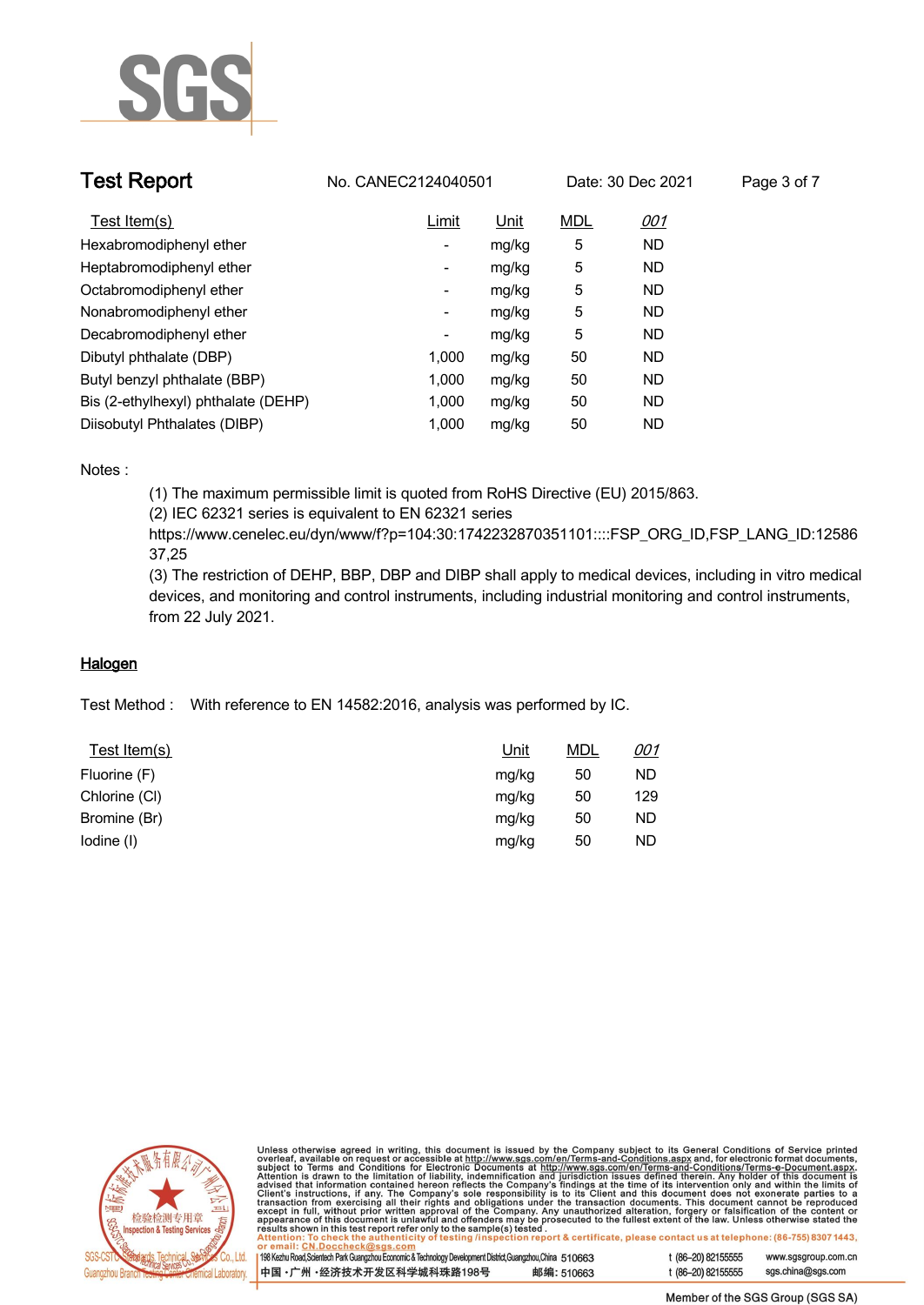

**Test Report. No. CANEC2124040501** Date: 30 Dec 2021 Page 4 of 7

## **ATTACHMENTS Pb/Cd/Hg/Cr6+/PBBs/PBDEs Testing Flow Chart**

**1) These samples were dissolved totally by pre -conditioning method according to below flow chart. (Cr6+ and PBBs/PBDEs test method excluded ).**





Unless otherwise agreed in writing, this document is issued by the Company subject to its General Conditions of Service printed<br>overleaf, available on request or accessible at <u>http://www.sgs.com/en/Terms-and-Conditions.a</u>

| 198 Kezhu Road,Scientech Park Guangzhou Economic & Technology Development District,Guangzhou,China   510663 |            |
|-------------------------------------------------------------------------------------------------------------|------------|
| 中国 •广州 •经济技术开发区科学城科珠路198号 ;                                                                                 | 邮编: 510663 |

t (86-20) 82155555 t (86-20) 82155555 sas.china@sas.com

www.sgsgroup.com.cn

Member of the SGS Group (SGS SA)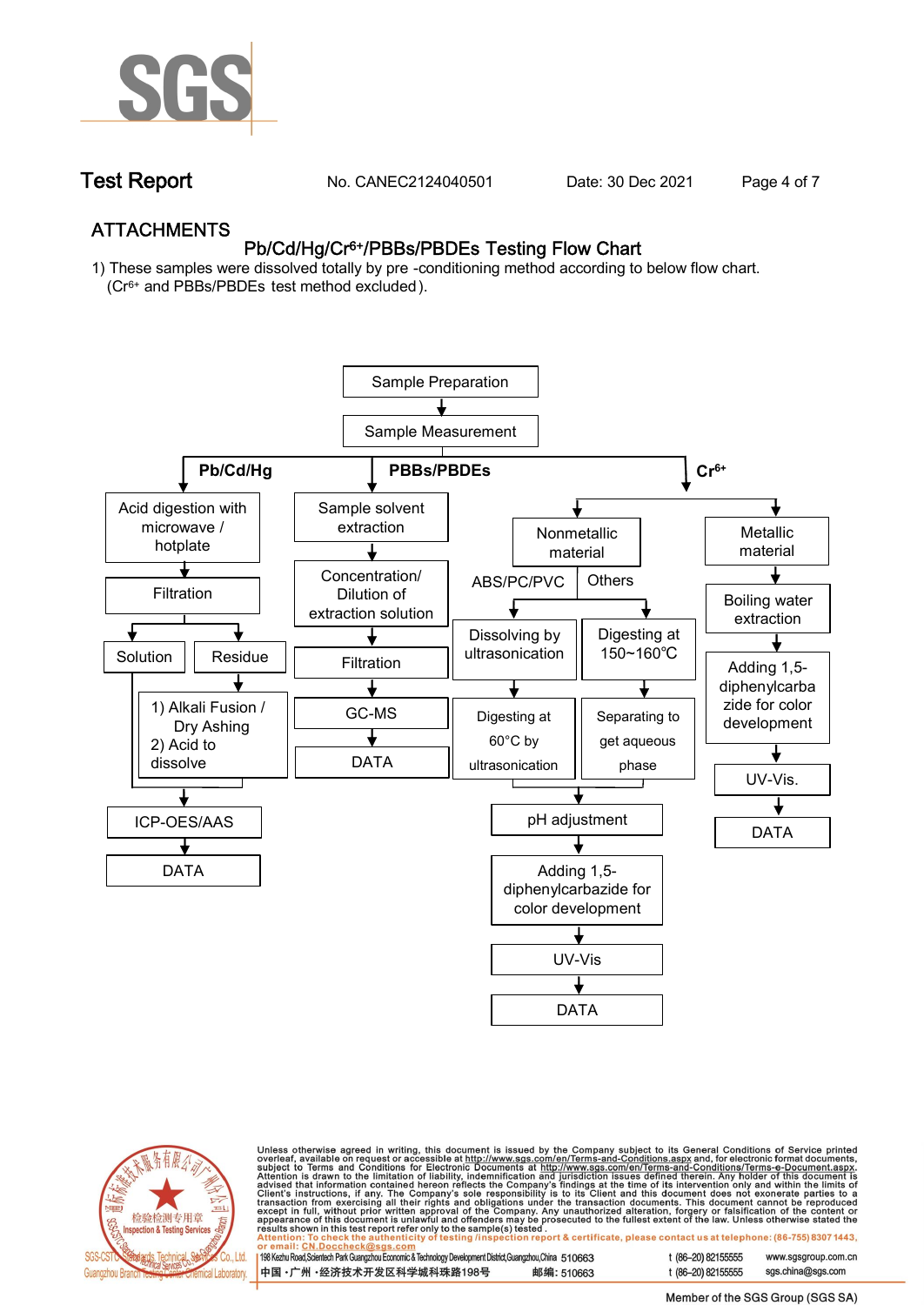

**Test Report. No. CANEC2124040501 Date: 30 Dec 2021. Page 5 of 7.**

# **ATTACHMENTS Phthalates Testing Flow Chart**





Unless otherwise agreed in writing, this document is issued by the Company subject to its General Conditions of Service printed<br>overleaf, available on request or accessible at http://www.sgs.com/en/Terms-and-Conditions.as

| <b>OF CHIAH. CN.DOCCHCCK@SYS.COM</b>                                                                         |            |
|--------------------------------------------------------------------------------------------------------------|------------|
| 198 Kezhu Road, Scientech Park Guangzhou Economic & Technology Development District, Guangzhou, China 510663 |            |
| ┃中国 •广州 •经济技术开发区科学城科珠路198号 ↓                                                                                 | 邮编: 510663 |

t (86-20) 82155555 sgs.china@sgs.com

www.sgsgroup.com.cn

Member of the SGS Group (SGS SA)

t (86-20) 82155555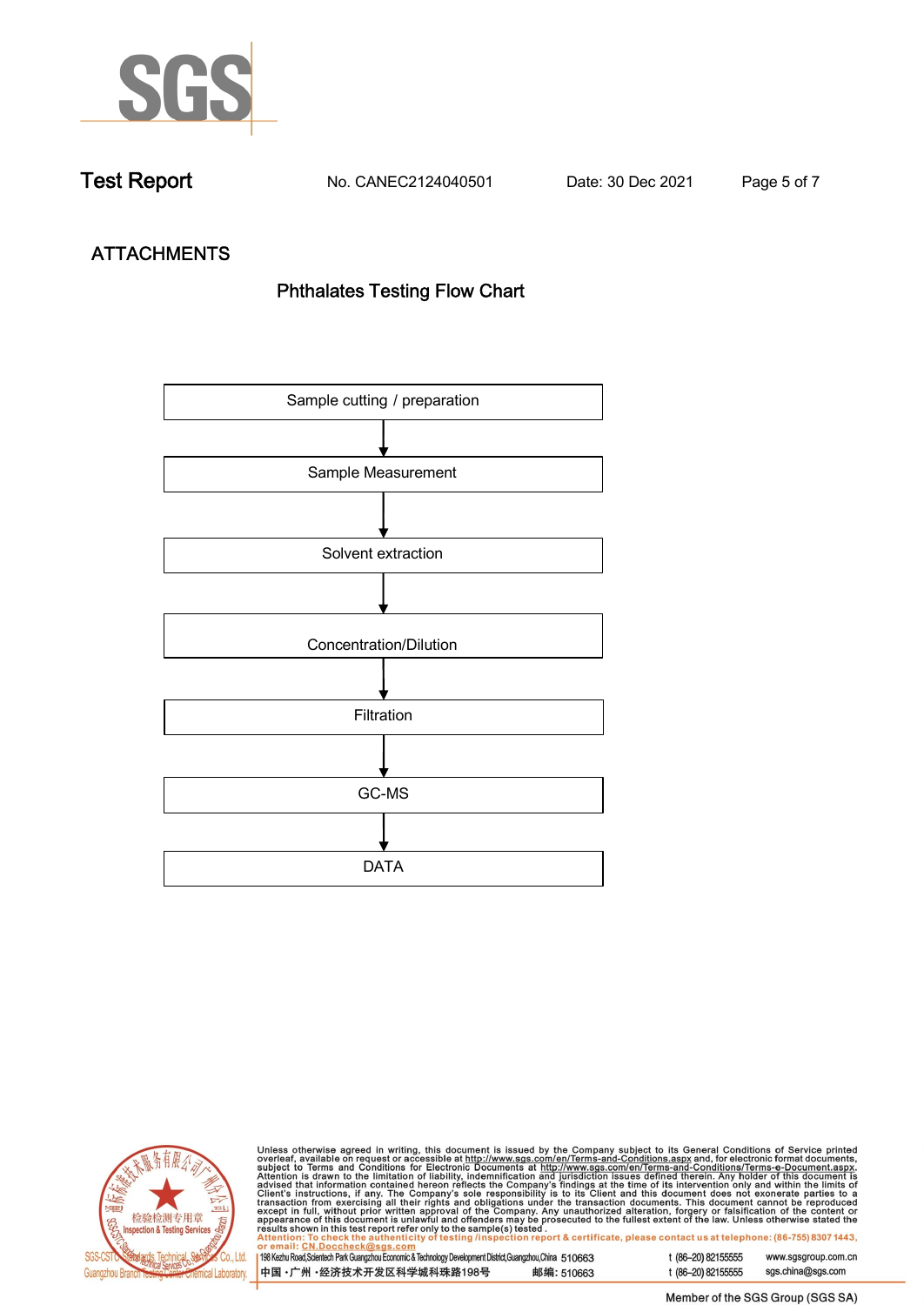

**Test Report. No. CANEC2124040501 Date: 30 Dec 2021. Page 6 of 7.**

**ATTACHMENTS Halogen Testing Flow Chart**





Unless otherwise agreed in writing, this document is issued by the Company subject to its General Conditions of Service printed<br>overleaf, available on request or accessible at http://www.sgs.com/en/Terms-and-Conditions.as

| 198 Kezhu Road,Scientech Park Guangzhou Economic & Technology Development District,Guangzhou,China 510663 |            |
|-----------------------------------------------------------------------------------------------------------|------------|
| 中国 •广州 •经济技术开发区科学城科珠路198号 »                                                                               | 邮编: 510663 |

t (86-20) 82155555 sgs.china@sgs.com

www.sgsgroup.com.cn

t (86-20) 82155555

Member of the SGS Group (SGS SA)